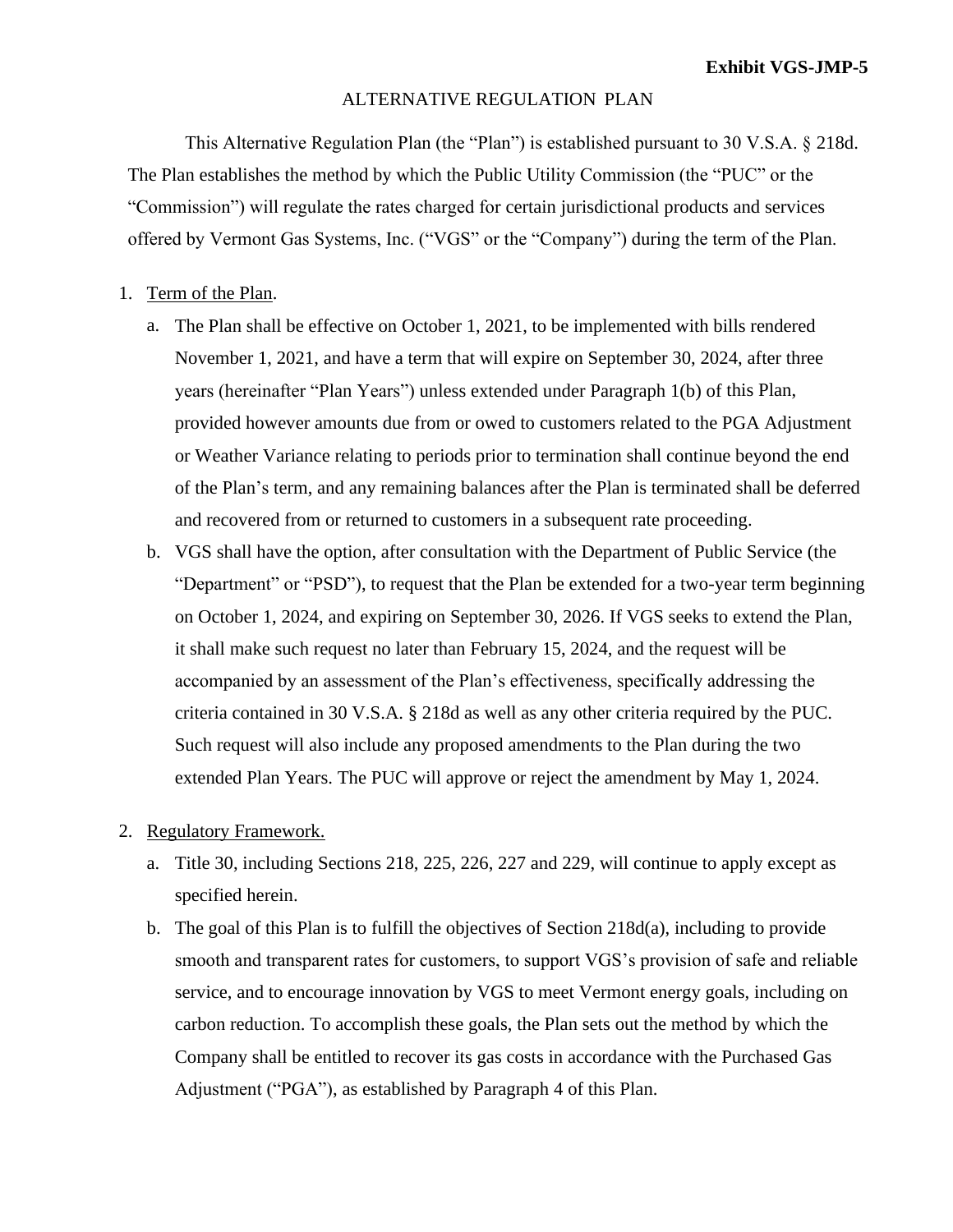### 3. Base Rates.

- a. Changes to Base Rates during the Term of the Plan shall be determined through the filing of a traditional Cost of Service ("COS").
- b. Base Rates shall include a Climate Action and Innovation Budget as set forth in Paragraph 5(b).

### 4. Purchased Gas Adjustments.

The PGA during the Plan are designed to separate the cost of gas incurred by the Company for its customers from the Company's other costs as reflected in its Base Rates, as follows:

- a. PGA shall consist of an average cost per Ccf based on forecasted costs and volumes for the rate year and to correct for any under- or over-collection of gas costs and weather normalization during the previous quarter, as follows:
	- i. Costs to be recovered through the PGA are costs related to the purchasing, storing, production, and transporting of natural gas to serve sales customers. As further described in **Attachment 1**, they include: a) Firm commodity costs (including Renewable Natural Gas ("RNG")); b) Interruptible commodity costs (including spot purchases and RNG); c) Storage withdrawals, including variable injection and withdrawal costs; d) Peaking commodity costs; e) Commodity costs for off-system sales; f) Propane air commodity (propane only) costs; g) TC Energy, Enbridge or other pipeline tolls and charges; h) Storage-related demand charges; i) Peaking demand charges; j) Hedging positions: natural gas and foreign exchange; k) Hedging instrument premiums; l) Capacity or asset management revenues; m) Canadian federal or provincial taxes imposed on gas purchases or pipeline tolls, including any gains or losses due to changes in exchange rate on tax payments and reimbursements; n) System losses and Company use; and o) Other gas costs that may occur and are appropriately charged to FERC Accounts 800 through 805.
	- ii. The definition and determination of these components is shown in Attachment 1. In its annual supply filing pursuant to Paragraph 7 of this Plan, VGS will highlight any changes to its supply portfolio or to the definitions and determinations shown in Attachment 1.
	- iii. Schedule for PGA filings: Quarterly, no later than the third-to-last business day of November, February, May, and August, VGS shall notify the PUC and PSD of the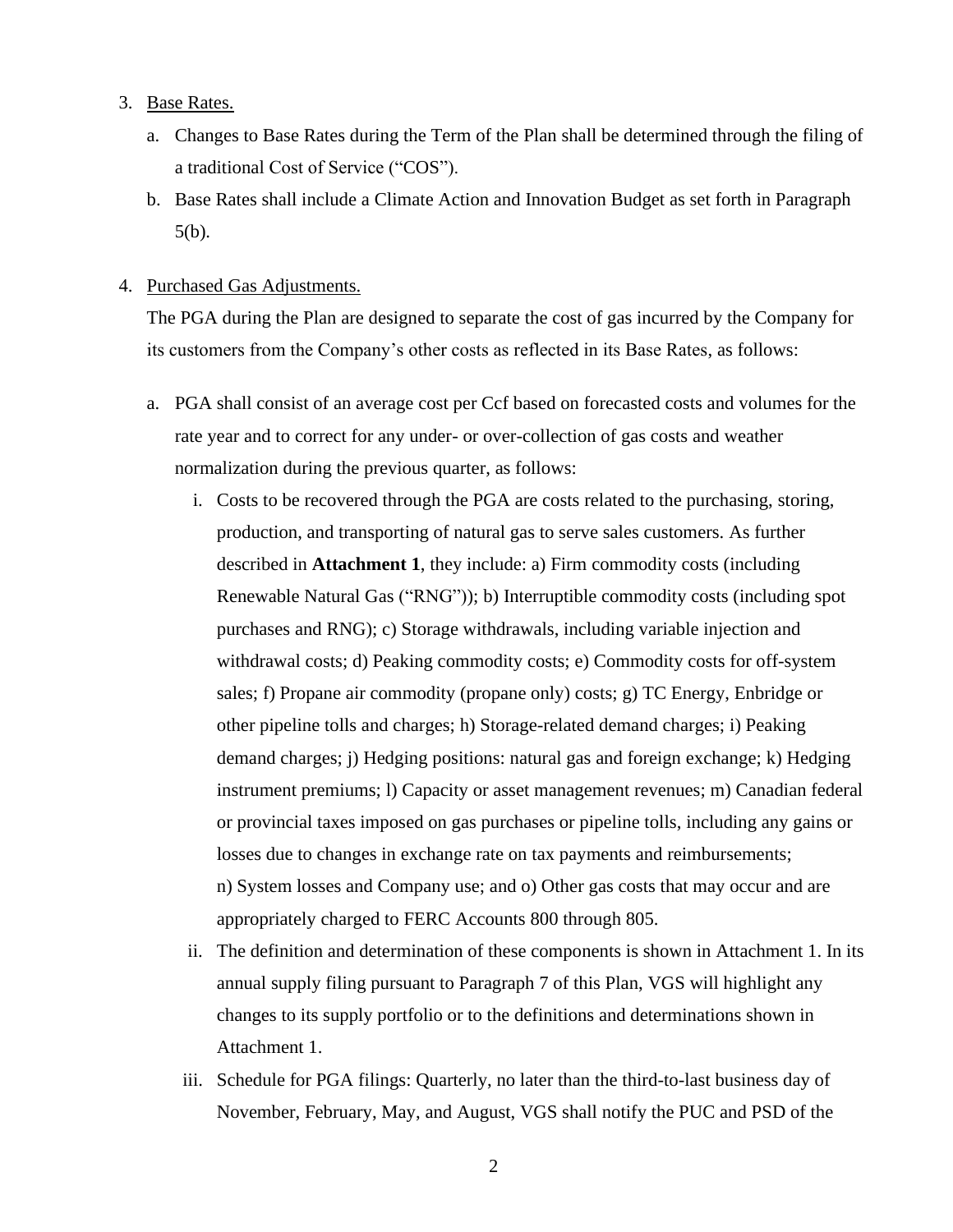PGA that will be billed to firm customers commencing on the first day of the third subsequent month (e.g., adjustment filed on November 25 is effective on bills rendered on and after February 1).

- iv. The rate year reflected in the PGA shall be the twelve-month period beginning with the second subsequent month (e.g., adjustment filed on November 25 reflects upcoming January to December rate year).
- v. VGS shall give individual notice to customers of each PGA not less than 55 days before bills are rendered and not less than 25 days before service is rendered.
- vi. Content of PGA filings: The quarterly PGA filing shall include:
	- a) Forecasted Gas Costs for the 12 months beginning two months forward. Forecasted Gas Costs will be calculated based on then current pipeline tolls, fixed-price contracts, and market forecasts for unhedged indexed supplies, minus projected interruptible and off system sales revenue;
	- b) Forecasted Gas Sales Volumes for the 12 months beginning two months forward, based on projected numbers of customers and 10-year normal weather;
	- c) Actual Gas Costs for the previous quarter, net of interruptible and off-system revenue;
	- d) Actual Firm Gas Sales Volumes for the previous quarter;
	- e) Actual Firm Gas Charge Revenues for the previous quarter;
	- f) The proposed new Gas Charge, which will be calculated to recover on a 12 month basis Forecasted Gas Costs and to discharge any Adjustment required by over- or under- collection of Gas Costs and weather variance from the previous quarters; and
	- g) The amount of RNG added to VGS's general supply portfolio along with an explanation of the considerations identified in Paragraph 4(d) below.
- b. The PGA will be calculated using the following formula: GAS CHARGE=(12-MONTH COST FORECAST +/- PGA ADJUSTMENT +/- WEATHER VARIANCE)/12-MONTH VOLUME FORECAST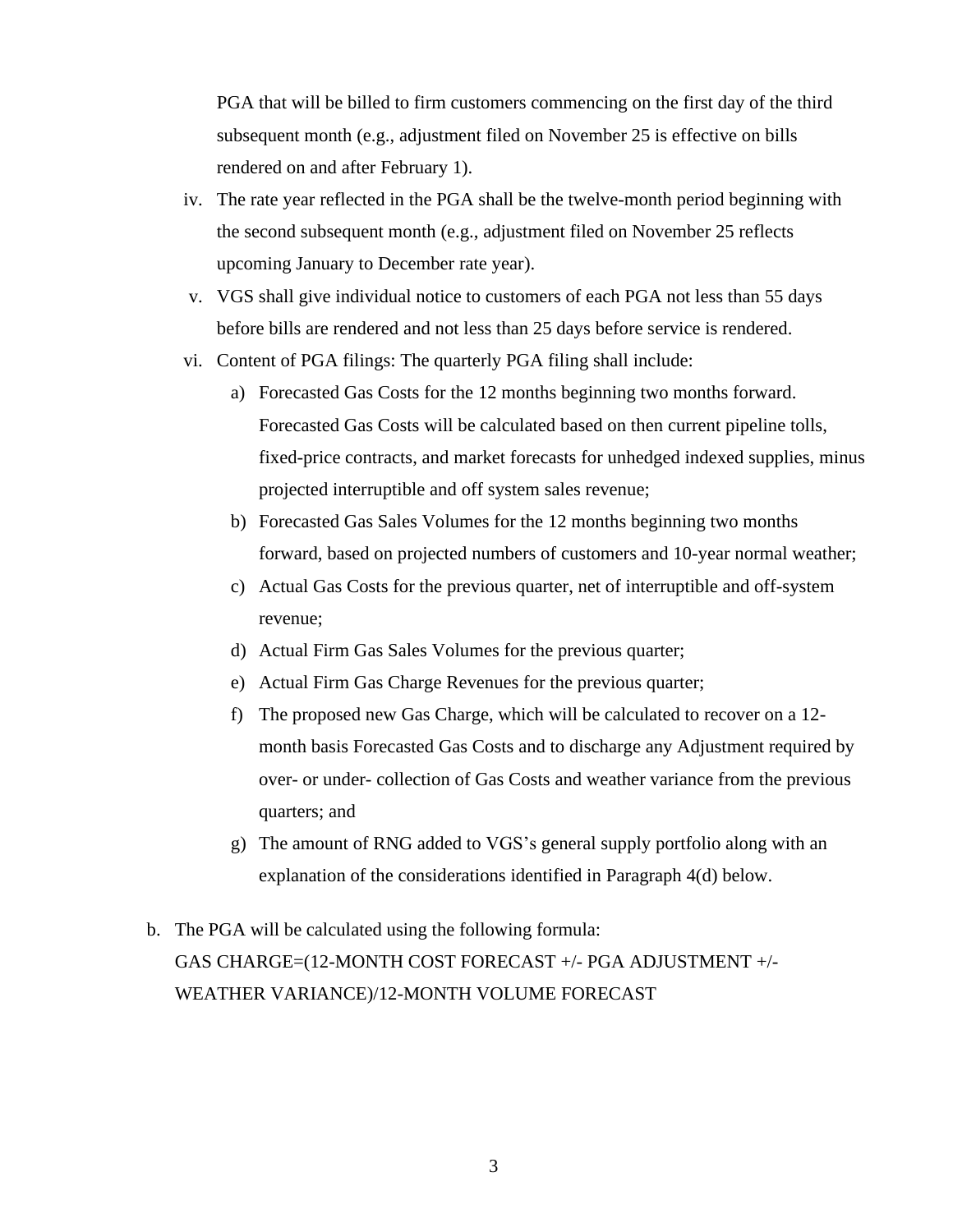Where:

| <b>Gas Charge</b>       | Price per Ccf for gas sold to firm customers.                       |
|-------------------------|---------------------------------------------------------------------|
| 12-Month Cost Forecast  | Forecast of Gas Costs identified above.                             |
| PGA Adjustment          | The difference between previous quarters'                           |
|                         | Actual Gas Costs (net of interruptible and off-system               |
|                         | revenue) and Actual Firm Gas Charge Revenues.                       |
| <b>Weather Variance</b> | The difference between previous quarters' actual firm               |
|                         | distribution revenue and weather-normalized distribution            |
|                         | revenue.                                                            |
|                         | 12-Month Volume Forecast Forecast of firm Gas Sales Volumes for the |
|                         | 12 months beginning 2 months forward, based on                      |
|                         | projected numbers of customers and 10-year normal weather.          |

c. For purposes of determining weather-normalized variance, the use per degree day, per customer, by firm rate class in the most recent August PGA filing will be applied to the difference between actual degree days and degree days in the most recent August PGA filing multiplied by the actual number of customers. The resulting Mcf adjustment, by rate class, will be multiplied by the distribution charge, by rate class, to determine the weather adjustment. The calculation, by firm rate class, by month will be as follows:

 $WV = (Customers * UDD * (DD<sub>a</sub> - DD<sub>n</sub>)) *DR$ 

Where:

| WV        | <b>Weather Variance</b>                   |
|-----------|-------------------------------------------|
| Customers | Actual number of customers                |
| UDD       | Use per degree day from August PGA filing |
| $DD_a$    | <b>Actual Degree Days</b>                 |
| $DD_n$    | Degree Days per August Filing             |
| DR        | <b>Distribution Rate</b>                  |

The resulting WV will be returned to or collected from customers in the subsequent PGA filing.

d. PGA RNG Feature: Over the term of this Plan, VGS may include RNG as a component of its overall supply. During each year of this Plan, VGS may incrementally increase the amount of RNG under the PGA by up to 2% of VGS's overall retail gas sales. The amount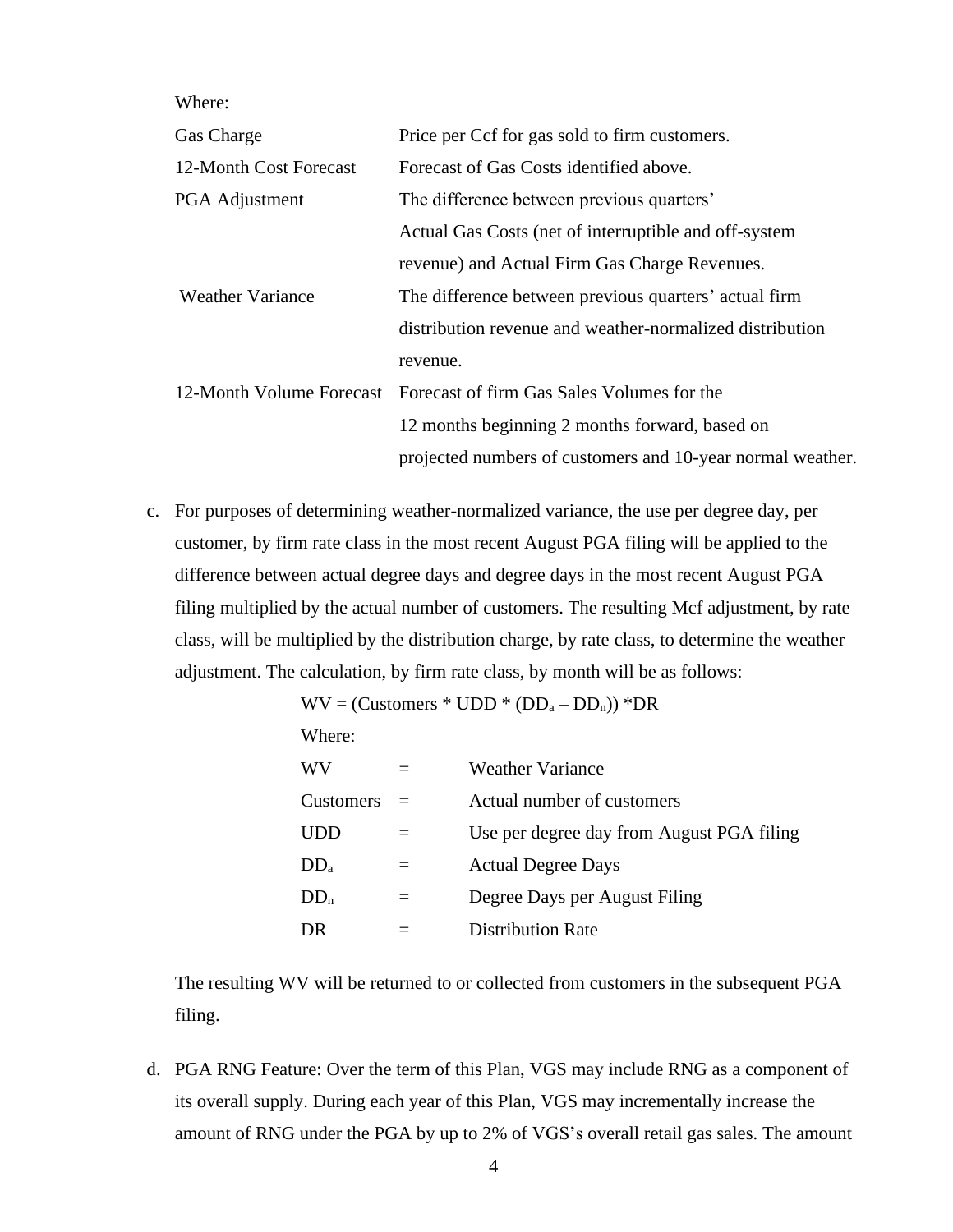of RNG included in each PGA filing will be based on considerations regarding the overall impact on rates, VGS's competitive position, the extent to which VGS is increasing RNG under its Voluntary RNG Program, and the environmental benefits of adding RNG supply. This PGA RNG Feature is designed to advance the State's energy goals and lower carbon emissions at least cost. Nothing in this paragraph mandates an increase in RNG during any given year of the Plan.

- e. Nothing in this Plan will be interpreted as preventing PSD from asking the PUC to investigate or the PUC from investigating the prudence of the gas costs charged to VGS customers under the PGA.
- 5. Climate Action and Innovation Programs.
	- a. Climate Action Initiatives: During the Term of this Plan, VGS shall pursue and consider projects, programs, and services that support Vermont's statewide energy goals by advancing promising technologies to facilitate efficient, lower carbon energy choices for its customers (e.g., researching and seeking to pursue district energy, RNG, uses of waste heat to lower usage of natural gas, power-to-gas projects, more efficient or less carbon-intensive equipment for heating and industrial processes, etc.).
	- b. Climate Action and Innovation Budget: VGS's Base Rates under this Plan shall include \$2 Million in spending, per year, for Climate Action and Innovation, a portion of which shall be operating and maintenance costs of no more than \$500,000 annually.
	- c. In the event that VGS's spending on a project is expected to exceed VGS's Climate Action and Innovation Budget, VGS will seek advance approval of such spending from the Commission in a filing that includes the elements set forth in Paragraph 5(e) or such spending shall otherwise be subject to review in a traditional rate case.
	- d. VGS shall provide 30 days' advance notice to the Department and the Commission before commencing any spending on a project, program, or service under the Climate Action and Innovation Budget that exceeds \$25,000. Such notice shall include the elements set forth in Paragraph 5(e). If there is no objection nor request for formal process from the Department or the Commission, VGS may proceed with the expenditure without any further delay.
	- e. Innovative projects, programs, or services that trigger the requirement of Paragraph 5(c) or 5(d) shall require a filing that contains the following: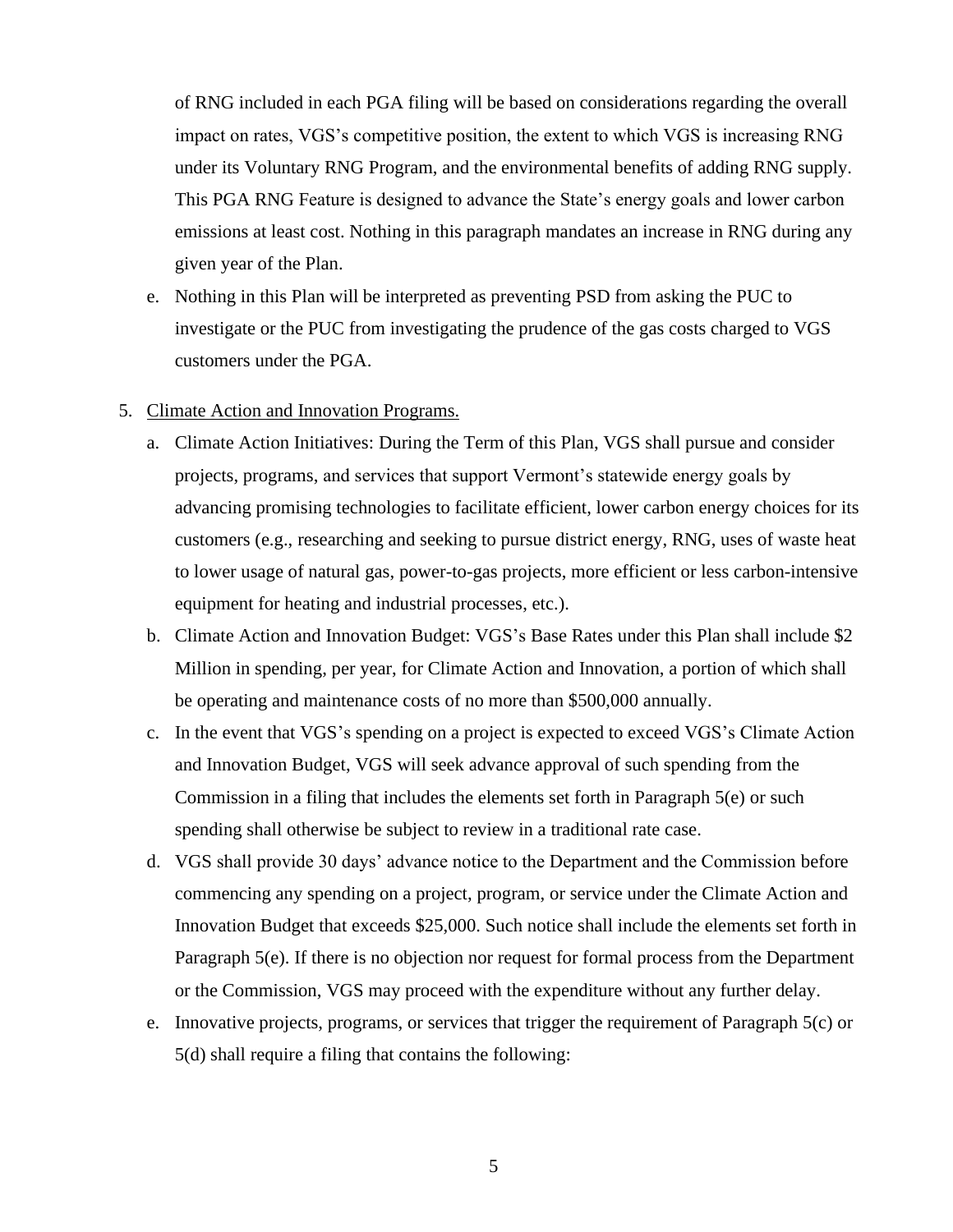- i. A description of the program, project, or service VGS will pursue, including, where applicable, information on the type, number, and eligibility of customers to which such offering will be made.
- ii. How it supports Vermont's energy goals, including where possible quantification of expected carbon savings or other benefits that help advance Vermont's Comprehensive Energy Plan of meeting 90% of energy supply with renewable resources by 2050 and reducing fossil fuel consumption and reducing greenhouse gas emissions 80-95% below 1990 levels by 2050.
- iii. How such a program will enhance and complement the efficiency work undertaken by VGS as a part of its EEU appointment.
- iv. The cost of the program, project, or service to VGS's participating and nonparticipating customers, including capital expenditures (if any), expected Base Rate impacts, along with all relevant assumptions utilized for such analysis.
- v. The timeline for the program, project, or service offering.
- vi. A description of any variances from tariffed terms and conditions that are required to pursue such program, project, or service, and the customer terms under which VGS will implement it.
- vii. A description of customer outreach and education that will be utilized by the Company in conjunction with the offering.
- f. For any projects, programs, or services triggering the notice requirements in Paragraph 5(d) above, VGS will provide status reports annually to the Department and the Commission.
- g. Climate Action and Innovation Performance Metrics: The Company will track the data and trends for each applicable category shown on the Climate Action and Innovation Performance Metrics sheet included as **Attachment 2** to the Plan. The Company will report on its innovative performance metrics under this Paragraph by November 30, 2022, and annually by November 30 thereafter. For innovative services provided, VGS will include a report regarding the manner in which such services advance Vermont's energy and climate goals, including quantification of carbon savings where applicable, estimated level of investments and expense.
- 6. Performance, Safety and Service Quality and Reliability Plan Reporting.
	- a. VGS shall continue to comply with its existing Service Quality and Reliability Plan (the "SQRP").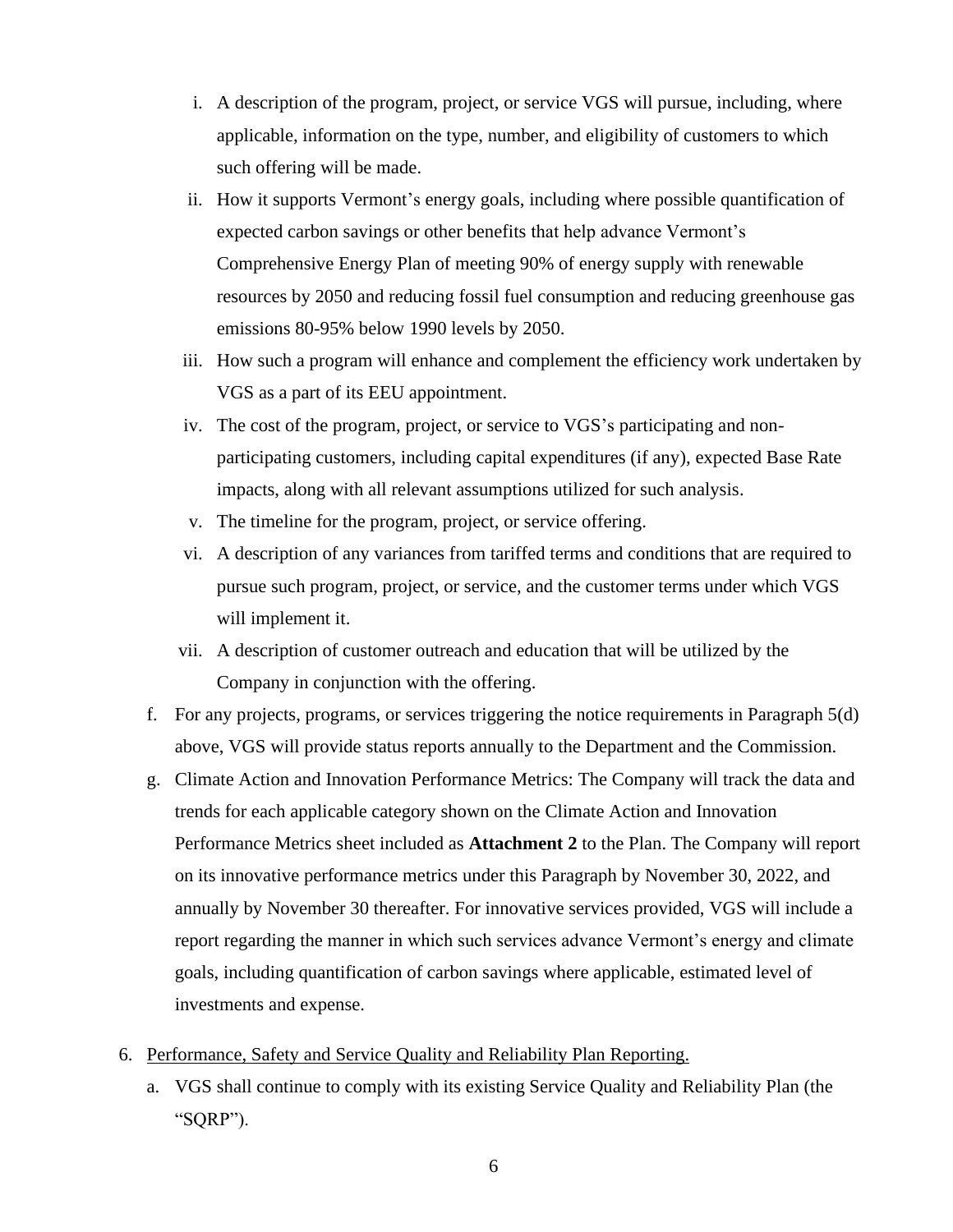- b. The Company shall annually report by November 30 on key performance metrics and information including but not limited to:
	- i. Cross-bore program progress.
	- ii. Timeliness of pipeline leak repair.
	- iii. Customer safety awareness.<sup>1</sup>
- 7. Management of Gas Supply.
	- a. Annually, no later than July 1 during the term of this Plan, the Company shall file with PSD and the PUC its gas supply plan for the gas year commencing on October 1 of that year (the "Gas Supply Plan"), which Gas Supply Plan shall also provide an overview of the Company's progress in advancing the amount of RNG available to its customers.
- 8. Dispute Resolution.
	- a. VGS and PSD will resolve any disputes about regulation of VGS under this Plan in accordance with the provisions of this Paragraph 8.
	- b. VGS or PSD, as the case may be, will provide notice in writing of any such dispute.
		- i. For PSD, notice shall be provided to the PSD Commissioner.
		- ii. For VGS, notice shall be provided to its Chief Executive Officer ("CEO").
	- c. Within 30 days of such notice, representatives of VGS and PSD will meet to attempt to resolve the dispute.
	- d. If the representatives of VGS and PSD are unable to resolve the dispute within 60 days of such notice, the dispute will be referred to the PSD's Commissioner and VGS's CEO, who will meet at least once to attempt to resolve the dispute.
	- e. If the dispute is not resolved within 90 days of such notice, either VGS or PSD may petition the PUC to resolve the dispute, which, if appropriate, may be treated by the PUC as a petition to amend the Plan under Paragraph 9 of this Plan.
- 9. Amendment of Plan.
	- a. Subject to the requirements of 30 V.S.A. § 218d, VGS or PSD, jointly or separately, may request that this Plan be amended to modify its existing provisions or to add provisions.
	- b. If the request to amend is not made jointly by the parties, then the procedures of Paragraph 8 will apply to any request to amend the Plan.
- 

<sup>&</sup>lt;sup>1</sup> As measured from annual customer satisfaction survey.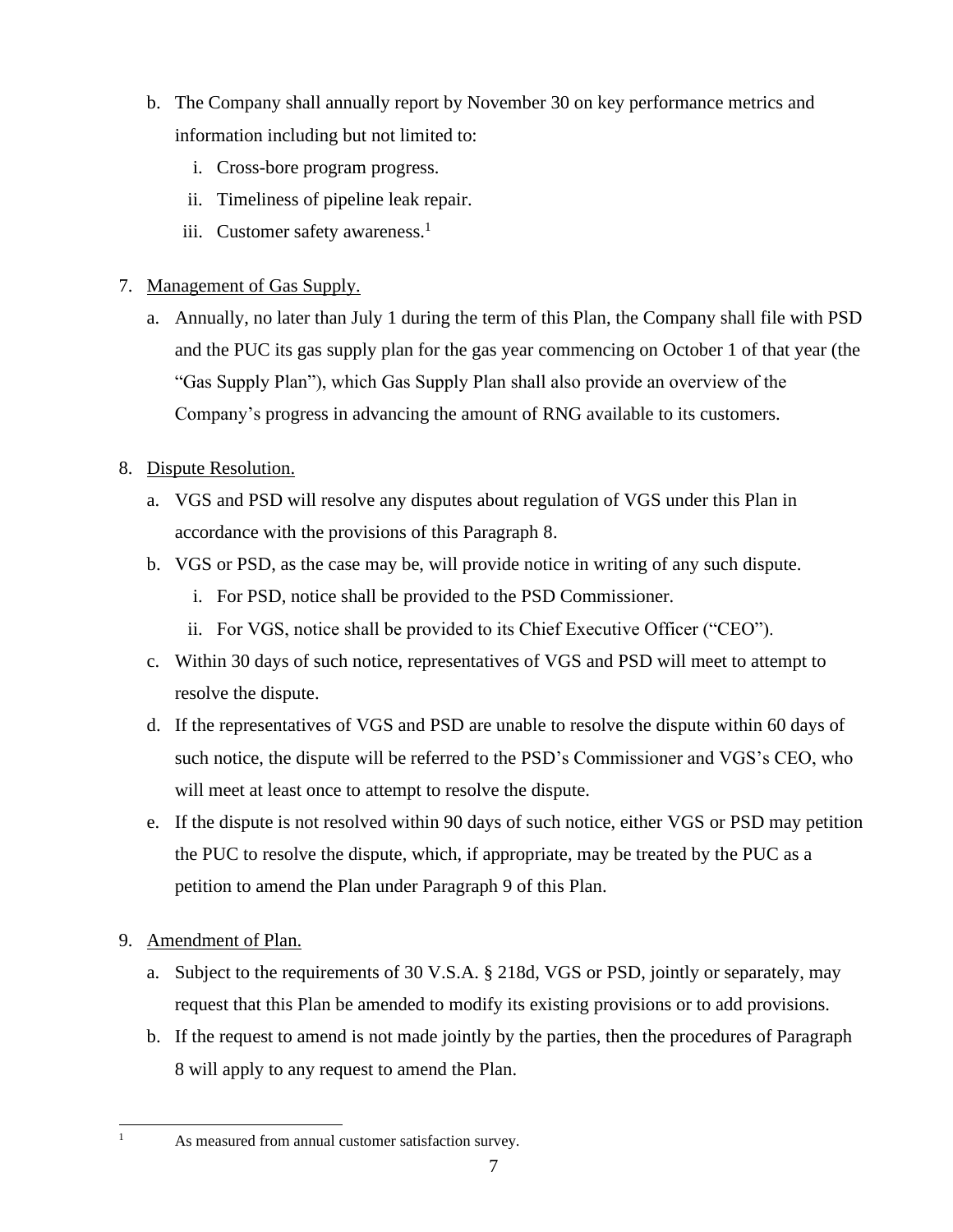## 10. Plan Termination.

a. Nothing in this Plan will be interpreted as preventing the Department from requesting a Commission investigation into VGS's rates or the Commission from undertaking such an investigation. The retroactive effect of any such investigation shall be consistent with 30 V.S.A. § 227(b).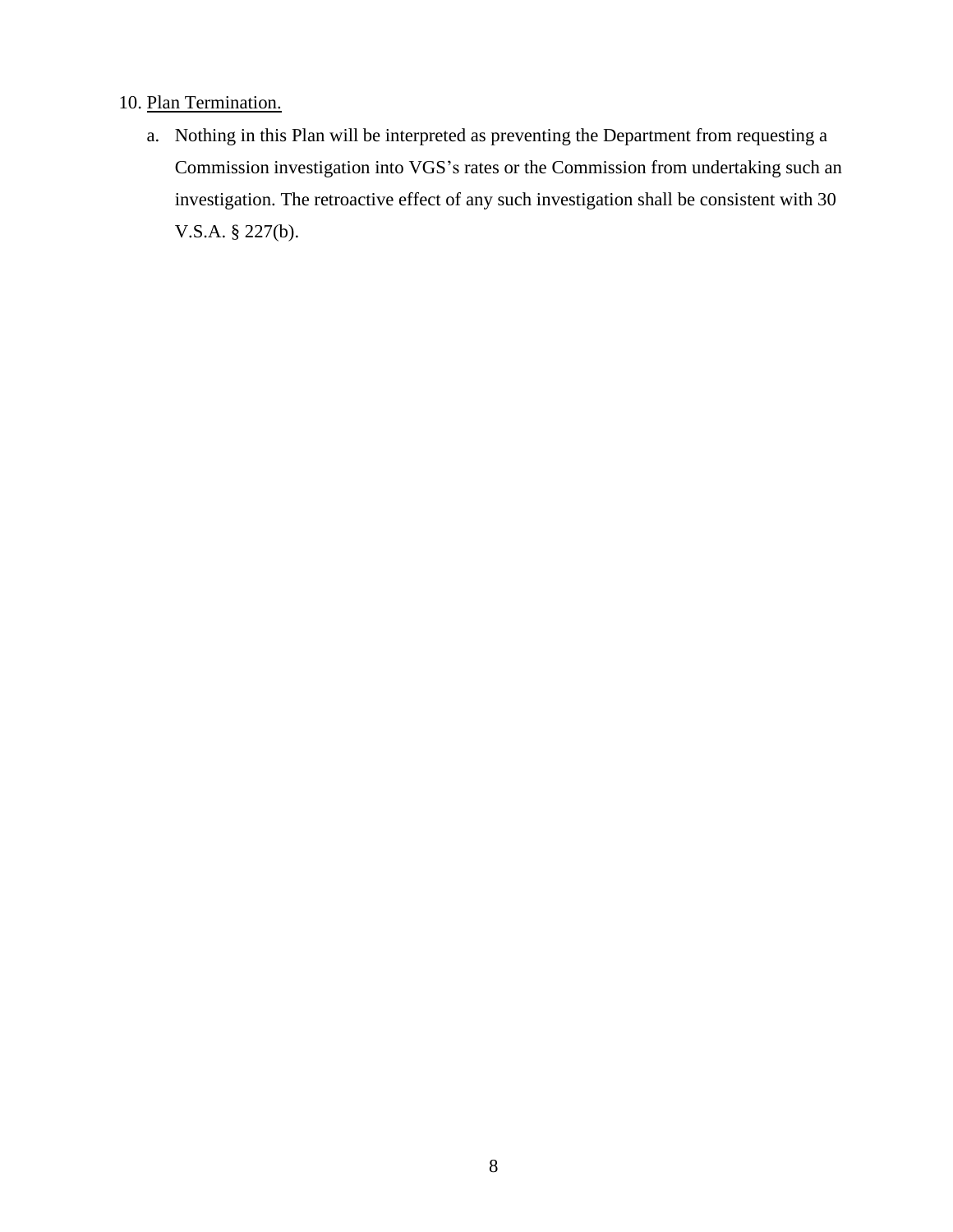### **DEFINITION AND COMPONENTS OF PURCHASED GAS ADJUSTMENTS**

- A. Firm commodity costs, including spot purchases, are non-storage, non-peaking supplies, including RNG, incurred for resale to the firm market and will be based on the contractual pricing and volumes associated with VGS's supply contracts in effect for the twelve-month forecast period.
	- 1. If VGS's supply contracts expire during the twelve-month forecast period and no replacement contracts have been executed, the remaining months of the forecast period will reflect current market pricing.
	- 2. Current pricing for natural gas that has not been pre-purchased or is not under contract will be priced at the then-current NYMEX (Henry Hub) strip for the forecast period, adjusted for the then-current basis differential for the forecast period to the spot market purchase point.
	- 3. NYMEX-based contracts will be priced at the then-current NYMEX (Henry Hub) strip for the forecast period.
	- 4. AECO or Empress-based contracts will be priced at the then-current NYMEX (Henry Hub) strip for the forecast period, adjusted for the then-current NYMEX (Henry Hub) to AECO or Empress basis differential for the forecast period.
	- 5. RNG purchased for inclusion in VGS's supply portfolio will be priced at the projected RNG Adder which incorporates the terms of the RNG contracts then in effect.
	- 6. The then-current NYMEX (Henry Hub) strip and basis differential will be based on the average of the last five trading days ending between two and five trading days before filing.
	- 7. Pre-purchased natural gas purchases will be reflected at the volumes and price agreed to in a confirmation transaction.
	- 8. Contracts stated in Canadian dollars will be expressed in U.S. dollars based on the Canadian Exchange Rate for the same five trading days as used for NYMEX and basis differential and any Canadian Exchange Hedges that have been executed for the period.

1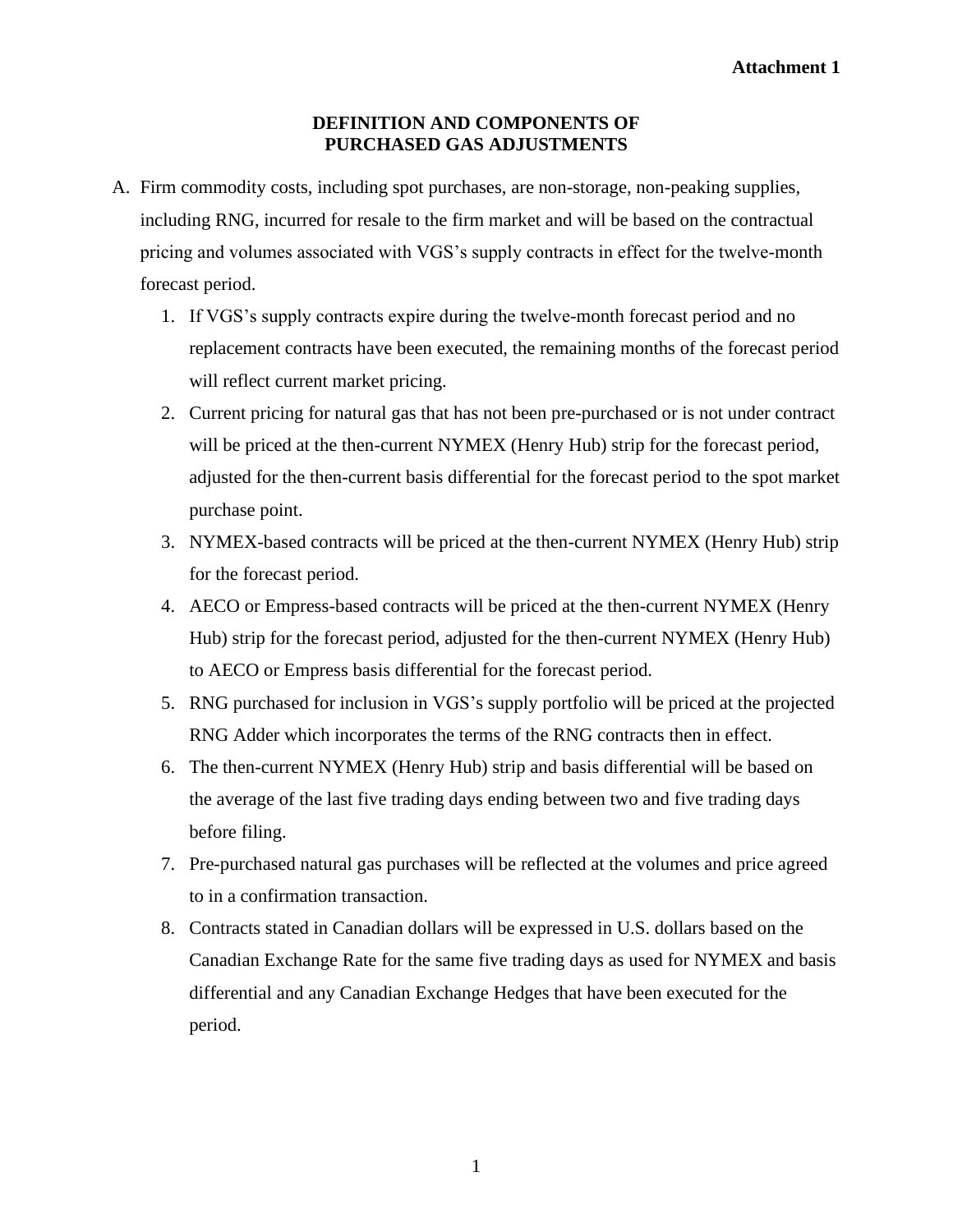- 9. Capacity or asset management revenues will be reflected to the extent they are guaranteed during the forecast period. Otherwise such revenues will be credited to gas costs as they are incurred and reflected in the deferral balance.
- 10. RNG balances consistent with the framework of the RNG plan approved in Docket No. 8667 or as subsequently modified.
- B. Interruptible commodity costs (including spot purchases and RNG) will be determined as follows:
	- 1. Interruptible commodity costs are all commodity costs incurred for resale to the interruptible market and will be based on the contractual pricing and volumes associated with VGS's supply contracts in effect for the twelve-month forecast period, including any pre-purchase of spot gas.
	- 2. If VGS's supply contracts expire during the twelve-month forecast period and no replacement contracts have been executed, the remaining months of the forecast period will reflect current market pricing.
	- 3. Current pricing for natural gas that has not been pre-purchased or is not under contract will be priced at the then-current NYMEX (Henry Hub) strip for the forecast period, adjusted for the then-current basis differential for the forecast period to the spot market purchase point.
	- 4. NYMEX-based contracts will be priced at the then-current NYMEX (Henry Hub) strip for the forecast period.
	- 5. AECO or Empress-based contracts will be priced at the then-current NYMEX (Henry Hub) strip for the forecast period, adjusted for the then-current basis differential for the forecast period.
	- 6. The then-current NYMEX (Henry Hub) strip and basis differential will be based on the average of the last five trading days ending between two and five trading days before filing.
	- 7. Pre-purchased natural gas purchases will be reflected at the volumes and price agreed to in a confirmation transaction.
	- 8. Contracts stated in Canadian dollars will be expressed in U.S. dollars based on the Canadian Exchange Rate for the same five trading days as used for NYMEX and basis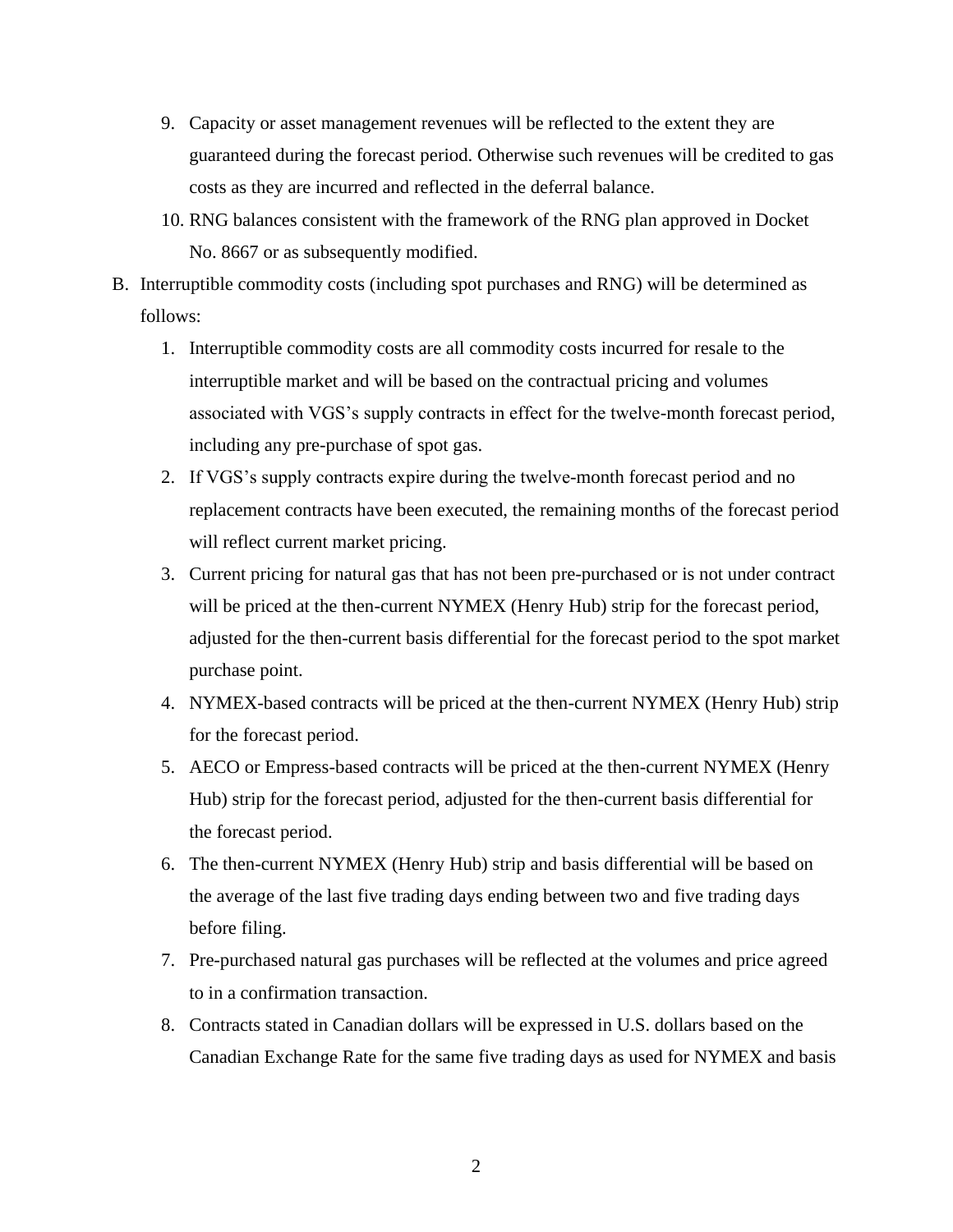differential and any Canadian Exchange Hedges that have been executed for the period.

- C. Storage withdrawals, including variable injection and withdrawal costs, will be determined as follows:
	- 1. Variable storage injection and withdrawal costs will be reflected at the rates in place at the time of the PGA filing.
	- 2. Storage withdrawals are volumes of gas withdrawn from storage, including fuel, and will be priced using the projected storage Weighted Average Cost of Gas ("WACOG"). The projected WACOG will reflect projected injection and withdrawal volumes, current market prices for injected volumes, including the impact of any hedge positions in effect for storage injections, and then-current TC Energy fuel ratio for storage withdrawals.
- D. Peaking commodity costs will be determined as follows:
	- 1. Peaking commodity costs will be based on the contractual pricing and volumes associated with VGS's peaking supply contracts in effect for the twelve-month forecast period.
	- 2. Market-based pricing such as an "Iroquois price" will be determined from thencurrent NYMEX (Henry Hub) strip for the forecast period plus a basis differential using the same 5 trading days previously described.
- E. Off-system commodity costs will be priced at the point of sale and priced at the then-current NYMEX (Henry Hub) strip for the forecast period adjusted for the then-current basis differential.
- F. Propane commodity costs will be based on the then-current actual propane WACOG and will only include the cost of propane consumed, not any other costs of operating the propane air plant.
- G. TC Energy and other pipeline tolls and charges will be established using the TC Energy or other pipeline tolls to be in effect during the contract period applied to the contractual contract demand for the forecast period. Projected increases or decreases in such pipeline tolls will not be included until approved by the applicable regulatory agency, i.e., Canada Energy Regulator. Tolls stated in Canadian dollars will be expressed in U.S. dollars based on the then-current rate or hedged Canadian dollars as defined above.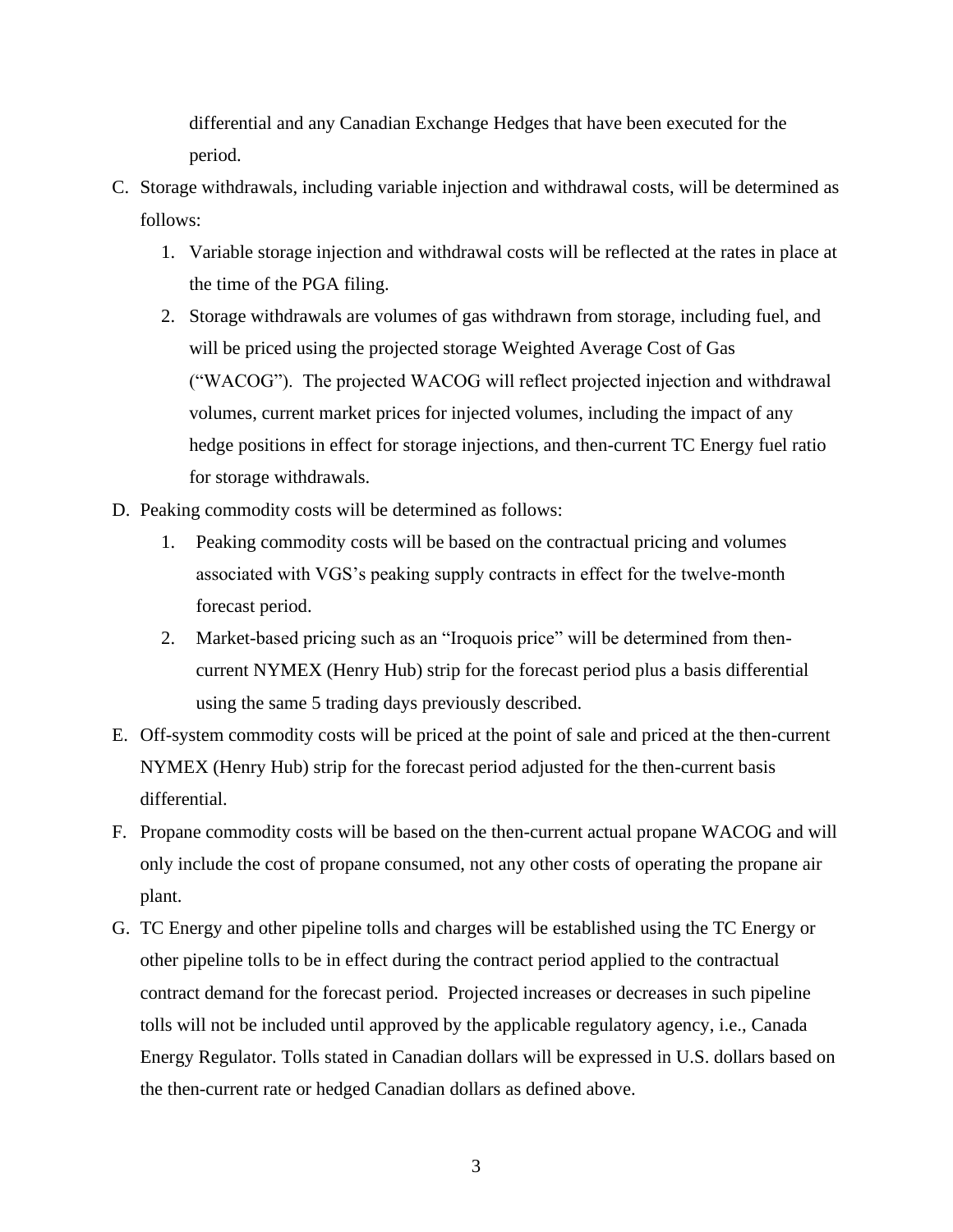- H. Storage-related fixed charges will be based on the fixed charges pursuant to the pricing provisions contained in any storage contract in effect during the twelve-month forecast period.
- I. Peaking demand charges will be set based on the contractual demand charges, if any, established in the peaking supply contracts in effect for the twelve-month forecast period.
- J. Hedging positions for natural gas, oil, and foreign exchange will reflect all hedges executed at the time of the PGA filing and in effect during the twelve-month forecast period, whether for firm or interruptible customers.
- K. Hedging instrument premiums will reflect any premiums actually incurred by VGS for the twelve-month forecast period.
- L. System losses and Company Use will be based on VGS's historical actual system losses, including company use for the most recent 12-month period.
- M. Fuel Rates will be based on the most recent 12-month period available from the applicable pipeline.
- N. Other gas costs include costs that may occur and are appropriately charged to FERC accounts 800 through 805, for example, the purchase of LNG or RNG. To the extent VGS includes any other gas costs in its quarterly PGA filing, such costs will be identified in the supporting information and will be described in the annual reports described in Paragraph 7 of the Alternative Regulation Plan.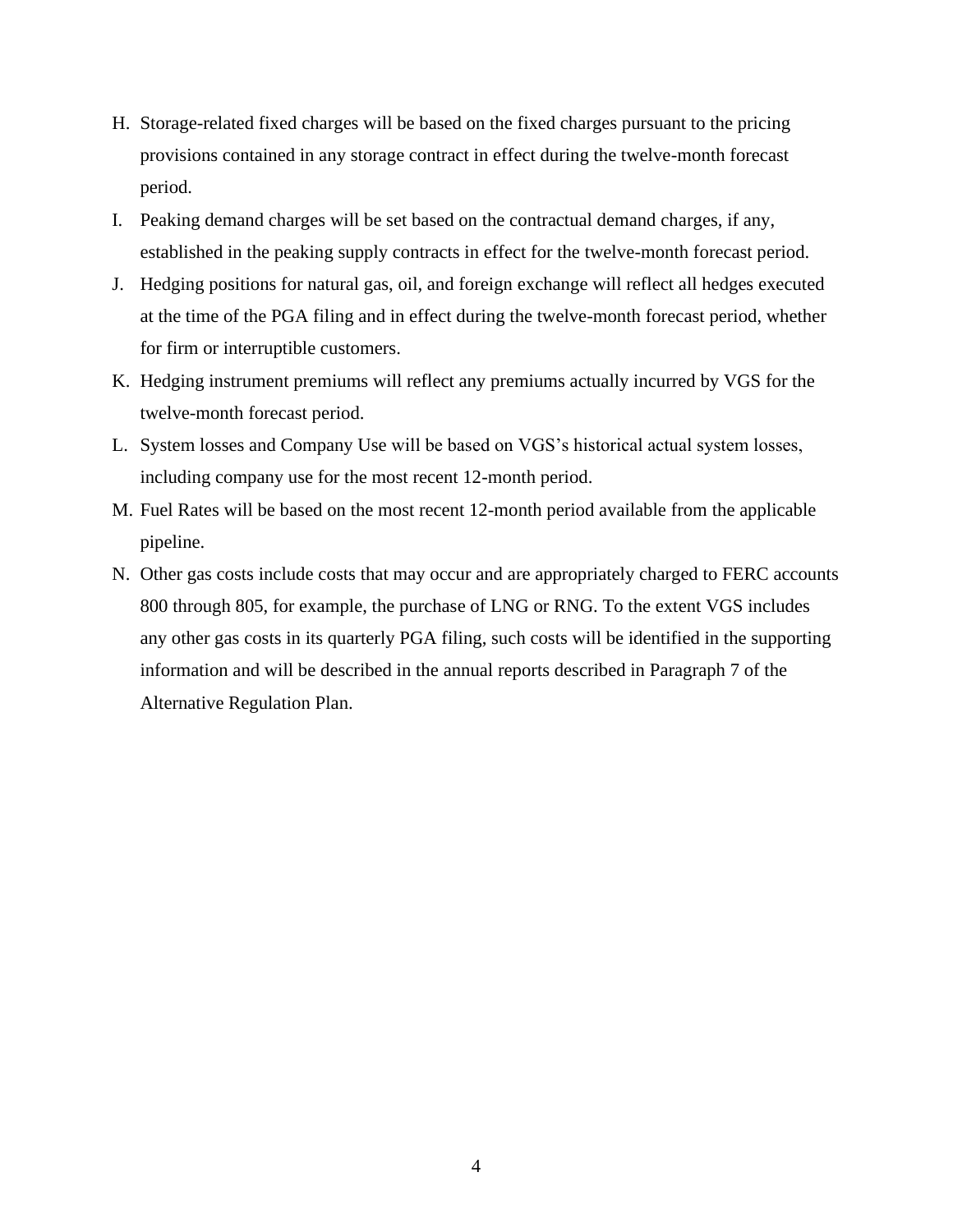# Attachment 2

# VGS Alternative Regulation Plan: Climate Action and Innovation Performance Metrics

| Category 1: Renewable Supply (RNG) in the PGA |                       |                                                       |                  |                |                |                       |
|-----------------------------------------------|-----------------------|-------------------------------------------------------|------------------|----------------|----------------|-----------------------|
| No.                                           | Description           | <b>IMetric</b>                                        | Metric Unit/Type | Rate Year 2022 | Rate Year 2023 | <b>Rate Year 2024</b> |
|                                               | Cost                  | Total cost of renewable supply by                     |                  |                |                |                       |
|                                               |                       | lvear                                                 | Dollars          |                |                |                       |
|                                               | Volume                | Total volume of renewable supply by                   |                  |                |                |                       |
|                                               |                       | lvear                                                 | <b>MMBTU</b>     |                |                |                       |
|                                               | Cost per MMBTU        | Blended overall cost per MMBTU (on                    |                  |                |                |                       |
|                                               |                       | annual basis)                                         | S/MMBTU          |                |                |                       |
|                                               | Volume in portfolio   | Total percentage of renewable supply                  |                  |                |                |                       |
|                                               |                       | in retail sales by year                               | $\%$             |                |                |                       |
|                                               | <b>GHG</b> emissions  | Total reduction in GHG emissions                      |                  |                |                |                       |
|                                               |                       | year over year                                        | $\%$             |                |                |                       |
|                                               |                       | Fossil gas displacement Total MMBTU/Mcf of fossil gas |                  |                |                |                       |
|                                               |                       | displacement by year                                  | MMBTU/Mcf        |                |                |                       |
|                                               | Rate impact: overall  | Comprehensive rate impact by year                     |                  |                |                |                       |
|                                               |                       | (percent change)                                      | $\frac{0}{0}$    |                |                |                       |
|                                               | Rate impact: gas cost | Impact on gas cost by year (percent                   |                  |                |                |                       |
|                                               |                       | change)                                               | $\%$             |                |                |                       |

| Category 2: Investment in Renewable Supply |                      |                                                         |                       |                |                |                |
|--------------------------------------------|----------------------|---------------------------------------------------------|-----------------------|----------------|----------------|----------------|
| No.                                        | Description          | Metric                                                  | Metric Unit/Type      | Rate Year 2022 | Rate Year 2023 | Rate Year 2024 |
|                                            | Capital spending     | Total amount of capital spending by                     |                       |                |                |                |
|                                            |                      | year                                                    |                       |                |                |                |
|                                            | O&M spending         | Total amount of O&M spending by                         |                       |                |                |                |
|                                            |                      | vear                                                    |                       |                |                |                |
|                                            | 3 Carbon reduction   | Cost per tonne of carbon reduction                      |                       |                |                |                |
|                                            | <b>GHG</b> emissions | Total reduction in GHG emissions by                     |                       |                |                |                |
|                                            |                      | vear                                                    | $\frac{10}{6}$        |                |                |                |
|                                            |                      | Fossil gas displacement   Total MMBTU/Mcf of fossil gas |                       |                |                |                |
|                                            |                      | displacement by year                                    | MMBTU/Mcf             |                |                |                |
|                                            | 6 Cost benefit       | Description of cost-benefit analysis                    | <b>Written Report</b> |                |                |                |
|                                            | EEU assessment       | Description of analysis of EEU cost                     |                       |                |                |                |
|                                            |                      | ∣sharinq                                                | Written Report        |                |                |                |
|                                            | Cost of renewable    | Impact of investment on cost of                         |                       |                |                |                |
|                                            | 8 supply             | renewable supply by year                                |                       |                |                |                |
|                                            | Significance of VGS  | Analysis of likelihood of project going                 |                       |                |                |                |
|                                            | 9 involvement        | forward without VGS                                     | <b>Written Report</b> |                |                |                |